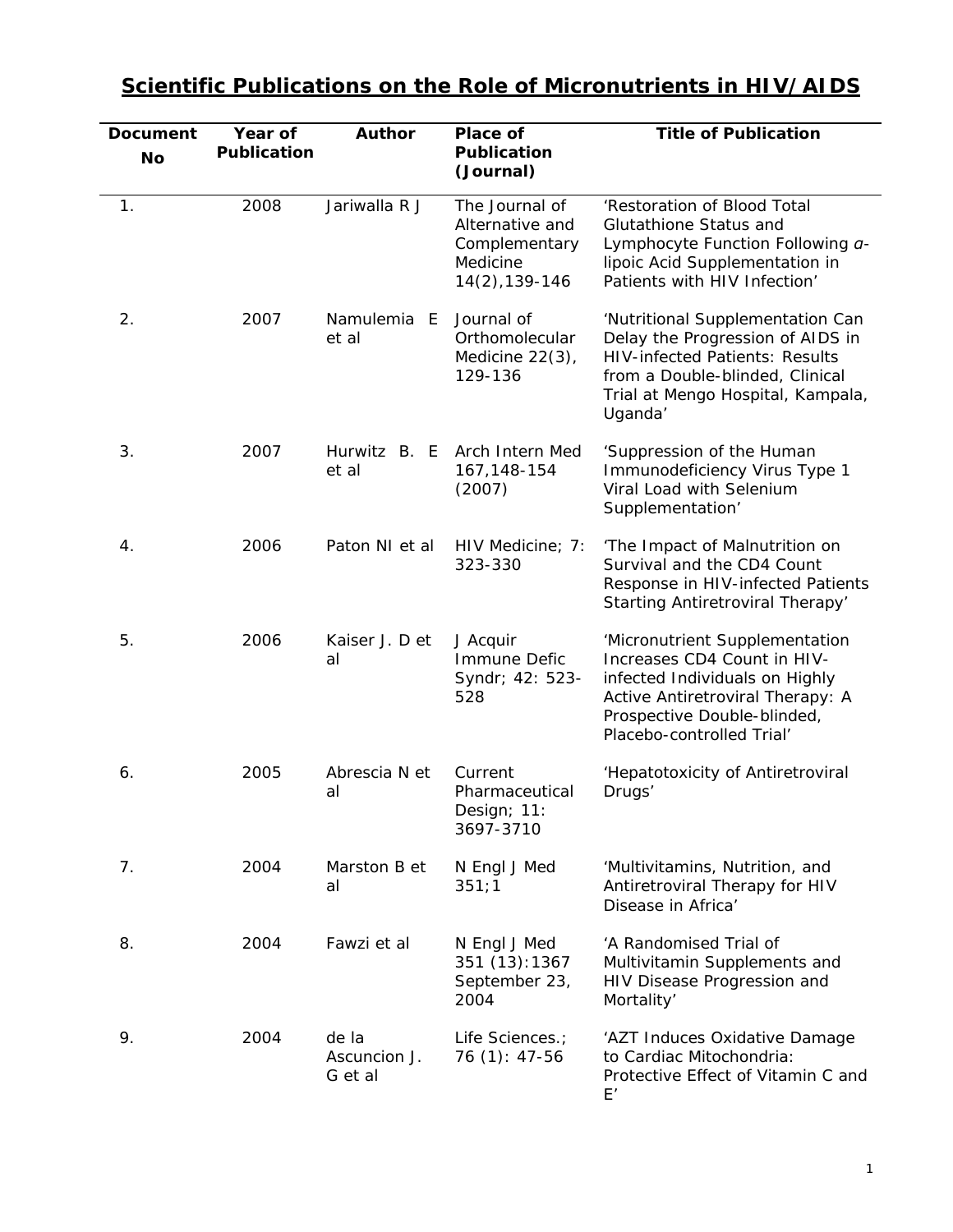| 10. | 2003 | Jiamton S. et<br>al     | AIDS 17, 2461-<br>9(2003)                                                      | 'A Randomised Trial of the Impact<br>of Multiple Micronutrient<br>Supplementation on Mortality<br>Among HIV-infected Individuals<br>Living in Bangkok'                             |
|-----|------|-------------------------|--------------------------------------------------------------------------------|------------------------------------------------------------------------------------------------------------------------------------------------------------------------------------|
| 11. | 2002 | Spada C et al           | Clin Chem Lab<br>Med 2002<br>$40(5): 452 - 455$                                | 'The Effect of N-Acetylcyseine<br>Supplementation upon Viral Load,<br>CD4, CD8, Total Lymphocyte<br>Count and Hematocrit in<br>Individuals Undergoing<br>Antiretroviral Treatment' |
| 12. | 2002 | Fairfield KM<br>et al   | Journal of the<br>American<br>Medical<br>Association 287<br>$(23)$ , 3116-3126 | 'Vitamins for Chronic Disease<br>Prevention in Adults'                                                                                                                             |
| 13. | 2001 | Hogg, R.S. et<br>al     | Journal of the<br>American<br>Medical<br>Association 286<br>$(20)$ , 2568-77   | 'Rates of Disease Progression by<br>Baseline CD4 Cell Count and Viral<br>Load After Initiating Triple-Drug<br>Therapy'                                                             |
| 14. | 2001 | Carr A, et al           | Lancet 2001<br>May<br>$5;357:1412-4$                                           | 'Fatal Portal Hypertension, Liver<br>Failure, and Mitochondrial<br><b>Dysfunction After HIV-1</b><br>Nucleoside Analogue-induced<br>Hepatitis and Lactic Acidaemia'                |
| 15. | 2000 | Muller F et al          | European<br>Journal of<br>Clinical<br>Investigation;<br>30: 905-914            | 'Virological and Immunological<br>Effect of Antioxidant Treatment in<br>Patients with HIV Infection'                                                                               |
| 16. | 2000 | Migueles S. A,<br>et al | Proc Natl Acad<br>Sci U S A. 2000<br>Mar14; 97(6): 27<br>$09-14.$              | 'HLA B* 5701 Is Highly Associated<br>With Restriction of Virus<br>Replication in a subgroup of HIV-<br>infected Long-term<br>Nonprogressors'                                       |
| 17. | 2000 | Kuhn L et al            | J. Infect Dis.<br>182 (1):104-11<br>(2000)                                     | 'Disease Progression and Early<br>Viral Dynamics in Human<br>Immunodeficiency Virus-Infected<br>Children Exposed to Zidovudine<br>During Prenatal and Perinatal<br>Periods'        |
| 18. | 2000 | Gerchenson M<br>et al   | AIDS Res Hum<br>Retroviruses<br>$16(7): 635-644$<br>(2000)                     | 'Fetal Mitochondrial Heart and<br>Skeletal Muscle Damage in<br>Erythrocebus Patas Monkeys<br>Exposed in utero to 3'-Azido-3' -<br>Deoxythymidine'                                  |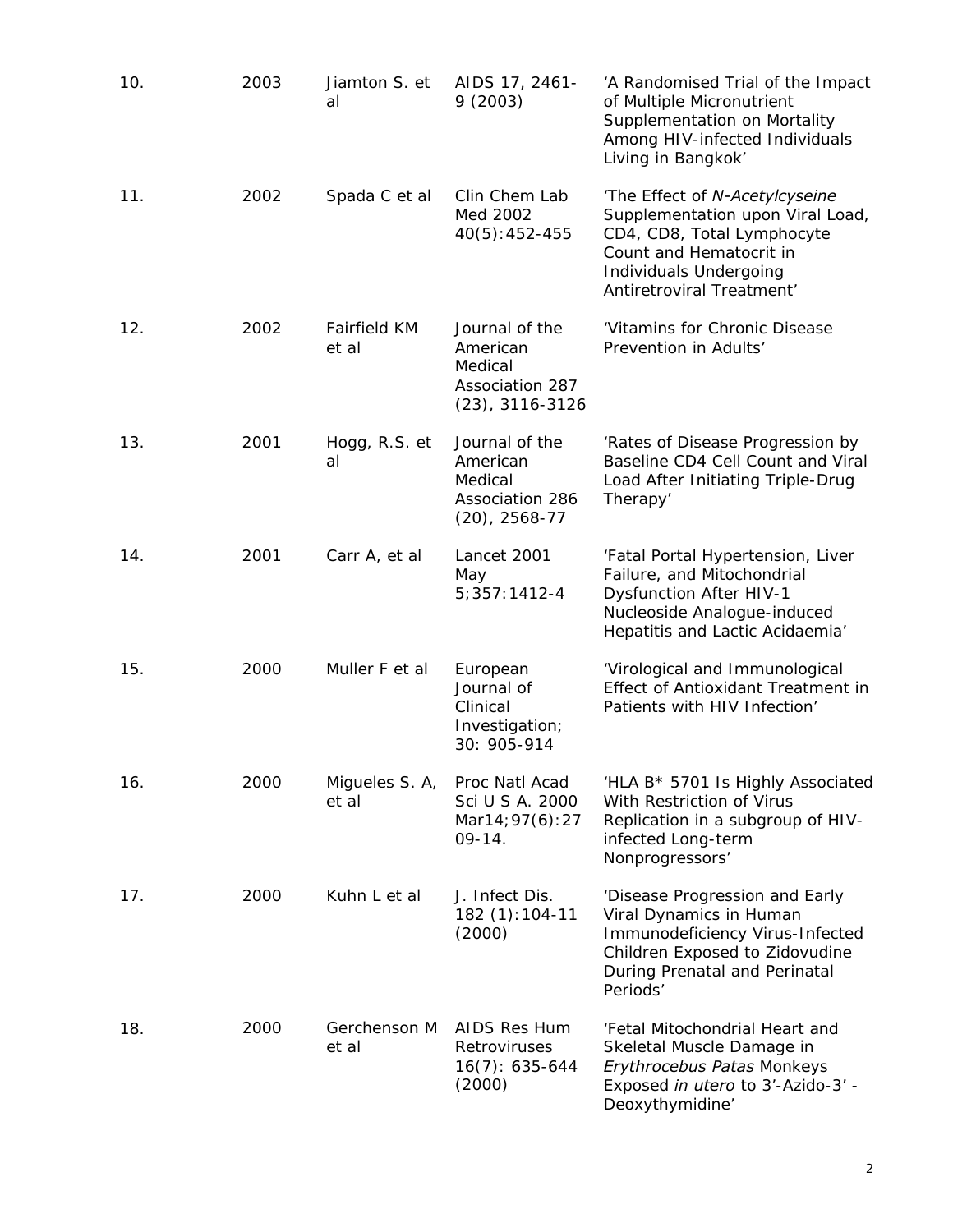| 19. | 2000 | De Souza RS                    | J AIDS 24<br>$(2): 154 - 161$<br>(2000)                            | 'Effect of Prenatal Zidovudine on<br>Disease Progression in Perinatally<br>HIV-1-infected Infants'                                                                                                   |
|-----|------|--------------------------------|--------------------------------------------------------------------|------------------------------------------------------------------------------------------------------------------------------------------------------------------------------------------------------|
| 20. | 2000 | De Rosa S. C<br>et al          | European<br>Journal of<br>Clinical<br>Investigation<br>30, 915-929 | 'N-Acetylcysteine Replenishes<br>Glutathione in HIV Infection'                                                                                                                                       |
| 21. | 2000 | Carr A et al                   | AIDS. 2000 Feb<br>$18; 14(3): F25-$<br>32                          | 'A Syndrome of Lipotrophy, Lactic<br>Acidaemia and Liver Dysfunction<br>Associated with HIV Nucleoside<br>Analogue Therapy: Contribution<br>to Protease Inhibitor-related<br>Lipodystrophy Syndrome' |
| 22. | 1999 | Semba R. D<br>and Tang A.<br>M | <b>British Journal</b><br>of Nutrition 81,<br>181-189              | 'Micronutrients and the<br>Pathogenesis of Human<br>Immunodeficiency Virus Infection'                                                                                                                |
| 23. | 1999 | Mocroft A et<br>al             | AIDS. 1999;<br>$13(8):943-50$                                      | 'Anaemia is an Independent<br>Predictive Marker for Clinical<br>Prognosis in HIV-infected Patients<br>From Across Europe'                                                                            |
| 24. | 1999 | Dannhauser A<br>et al          | European<br>Journal of<br><b>Clinical Nutrition</b><br>53, 165-173 | 'Nutritional Status of HIV-1<br>Seropositive Patients in the Free<br>State Province of South Africa:<br>Anthropometric and Dietary<br>Profile'                                                       |
| 25. | 1999 | Blanche S et<br>al             | Lancet<br>354:1084-9<br>(1999)                                     | 'Persistent Mitochondrial<br>Dysfunction and Perinatal<br>Exposure to Anti-retroviral<br>Nucleoside Analogues'                                                                                       |
| 26. | 1998 | Roederer M                     | Nature<br>Medicine; $4(2)$ :<br>145-146                            | 'Getting to the HAART of T-cell<br>Dynamics'                                                                                                                                                         |
| 27. | 1998 | Palella, F.J.<br>Jr. et al     | New England<br>Journal of<br>Medicine. 338<br>$(13)$ , 853-60      | 'Declining Morbidity and Mortality<br>Among Patients With Advanced<br>Human Immunodeficiency Virus<br>Infection'                                                                                     |
| 28. | 1998 | Pakker N. G<br>et al           | Nature Med.; 4<br>$(2): 208-214$                                   | 'Biphasic Kinetics of Peripheral<br><b>Blood T-cells After Triple</b><br>Combination Therapy in HIV-1<br>Infection: a Composite of Re-<br>distribution and Proliferation'                            |
| 29. | 1998 | Look M. P et<br>al             | Eur J Clin<br>Invest; $28(5)$ :<br>389-397                         | 'Sodium Selenite and N-<br>Acetycysteine in Anti-retroviral-<br>naïve HIV-1 - Infected Patients: a<br>Randomised, Controlled Pilot<br>Study'                                                         |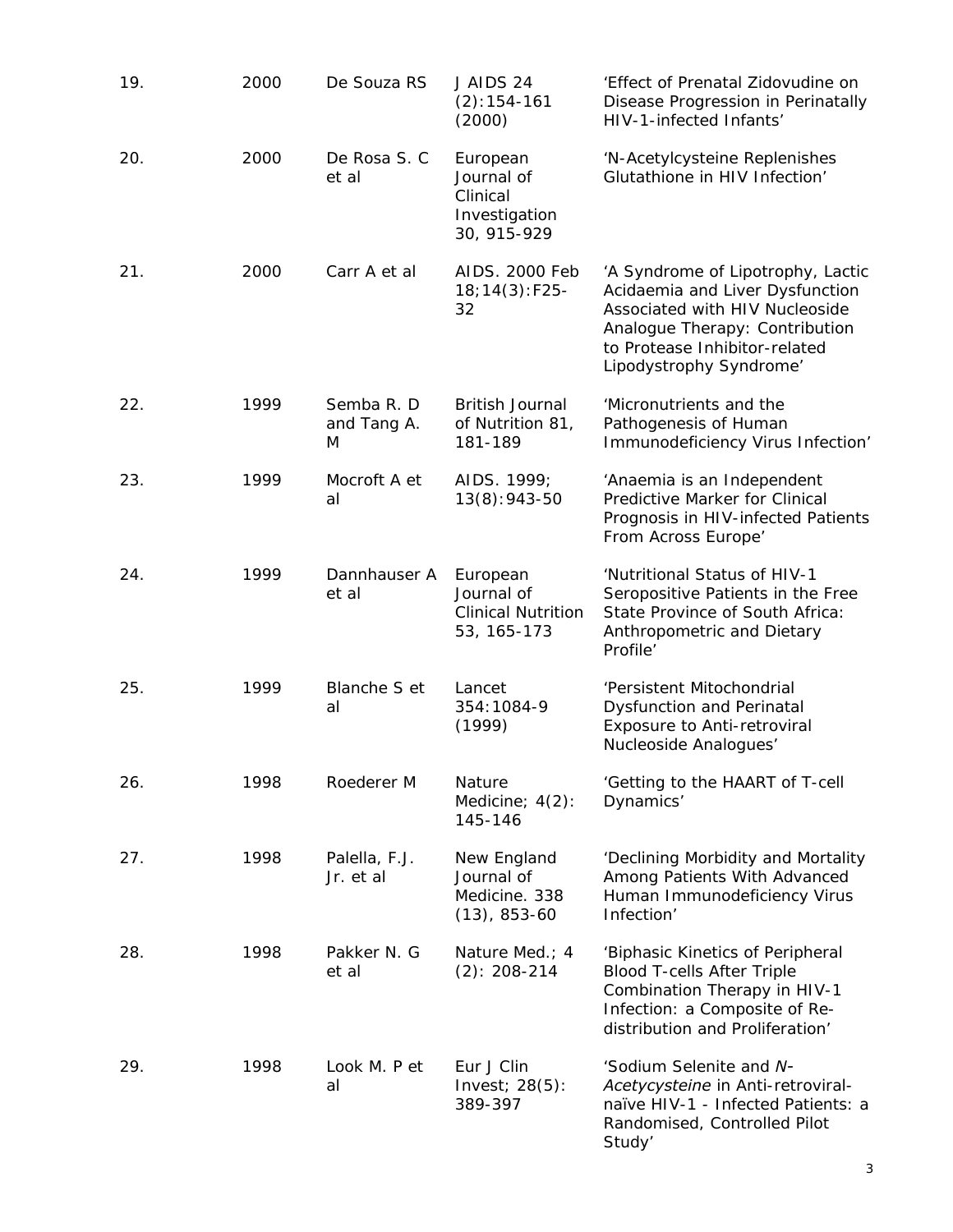| 30. | 1998 | Fawzi W. W et (1998) Lancet;<br>al | 351:1477-1482                                                     | 'Randomised Trial of Effects of<br>Vitamin Supplements of<br>Pregnancy Outcomes and T-cell<br>Counts in HIV-1 Infected Women<br>in Tanzania'  |
|-----|------|------------------------------------|-------------------------------------------------------------------|-----------------------------------------------------------------------------------------------------------------------------------------------|
| 31. | 1998 | de la<br>Asuncion JG<br>et al      | J Clin Invest;<br>$102: 4-9$                                      | 'AZT Treatment Induces Molecular<br>and Ultrastructural Oxidative<br>Damage to Muscle Mitochondria'                                           |
| 32. | 1998 | Allard J. P et<br>al               | AIDS: 12: 1653-<br>1659                                           | 'Effects of Vitamin E and C<br>Supplementation on Oxidative<br>Stress and Viral Load in HIV-<br>infected Subjects'                            |
| 33. | 1997 | Herzenberg L.<br>A et al           | Proc Natl Acad<br>Sci USA; 94(5):<br>1967-1972                    | 'Glutathione Deficiency is<br>associated with Impaired Survival<br>in HIV Disease'                                                            |
| 34. | 1997 | Baum M. K et<br>al                 | J AIDS 15, 370-<br>4,                                             | 'High Risk of HIV-related Mortality<br>is Associated with Selenium<br>Deficiency'                                                             |
| 35. | 1996 | Akerlund B et<br>al                | Eur J Clin<br>Pharmacol; 550:<br>457-461                          | 'Effect of N-Acetylcysteine (NAC)<br>Treatment on HIV-1 Infection: a<br>Double-blind Placebo-controlled<br>Trial'                             |
| 36. | 1996 | Kumar C R et<br>al                 | Nutrition 12:1-<br>7,1996                                         | 'Vitamins and Immunomodulation<br>in AIDS'                                                                                                    |
| 37. | 1996 | Tang AM et al                      | American<br>Journal of<br>Epidemiology<br>143: No 12<br>1244-1256 | 'Effects of Micronutrient Intake on<br>Survival in Human<br>Immunodeficiency Virus Type 1<br>Infection'                                       |
| 38. | 1995 | Pantaleo G et<br>al                | N Engl J Med.<br>1995 Jan<br>$26;332(4):209-$<br>16.              | 'Studies in Subjects with Long-<br>term Non- progressive Human<br>Immunodeficiency Virus Infection'                                           |
| 39. | 1995 | Harakeh S<br>and Jariwalla<br>RJ   | Supplement to<br>Nutrition: vol<br>11, No 5: 684-7                | 'Ascorbate Effect on Cytokine<br>Stimulation of HIV Production'                                                                               |
| 40. | 1995 | Cao Y et al                        | N Engl J Med.<br>1995 Jan<br>$332(4):201-8$                       | 'Virologic and Immunologic<br>Characterisation of Long-term<br>Survivors of Human<br>Immunodeficiency Virus Type 1<br>Infection'              |
| 41. | 1994 | Seligmann M<br>et al               | Lancet $343$ ;<br>871-881                                         | 'Concorde: MRC/ANRS<br>Randomised Double-blind<br>Controlled Trial of Immediate and<br>Deferred Zidovudine in Symptom-<br>free HIV Infection' |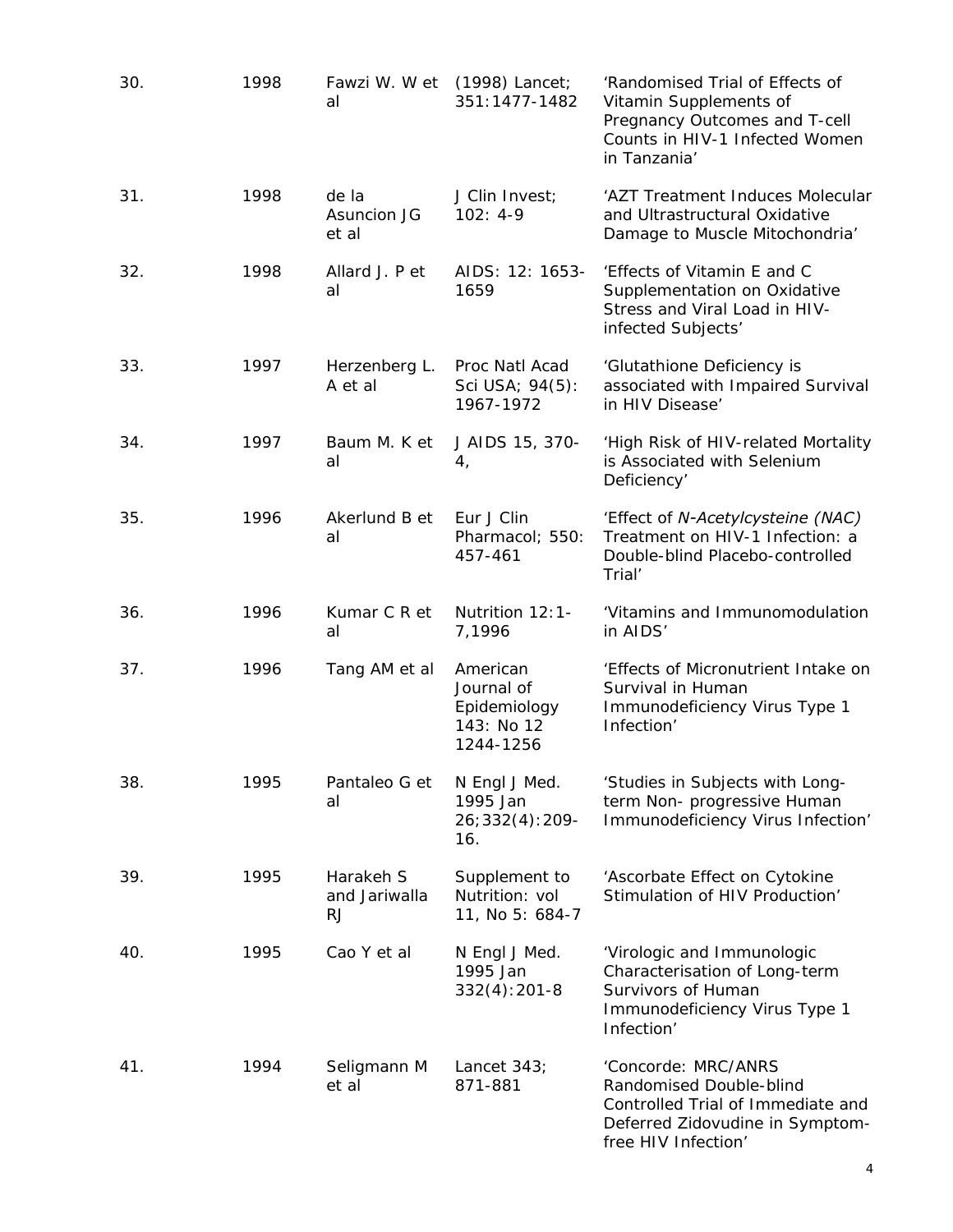| 42. | 1993 | Tang AM et al                           | Am J Epidemiol;<br>138 (11): 937-<br>51                     | 'Dietary Micronutrient Intake and<br>Risk of Progression to Acquired<br>Immunodeficiency Syndrome<br>(AIDS) in Human<br>Immunodeficiency Virus Type 1<br>(HIV-1) - Infected Homosexual<br>Men' |
|-----|------|-----------------------------------------|-------------------------------------------------------------|------------------------------------------------------------------------------------------------------------------------------------------------------------------------------------------------|
| 43. | 1993 | Staal FJ et al                          | AIDS Res Hum<br>Retroviruses;<br>$9(4): 299-306$            | 'Antioxidants Inhibit Stimulation<br>of HIV Transcription'                                                                                                                                     |
| 44. | 1993 | Fuchs J. et al                          | Arzneimittel-<br>Forschung; 43:<br>1359-62                  | 'Studies on Lipoate Effects on<br>Blood Redox State in Human<br>Immunodeficiency Virus Infected<br>Patients'                                                                                   |
| 45. | 1993 | Abrams B et<br>al                       | J AIDS; 8: 949-<br>58                                       | 'A Prospective Study of Dietary<br>Intake and Acquired Immune<br>Deficiency Syndrome in HIV -<br>Seropositive Homosexual Men'                                                                  |
| 46. | 1993 | Harakeh S et<br>al                      | Chemico-<br>Biological<br>Interactions 91<br>(1994) 207-215 | 'Mechanistic Aspects of Ascorbate<br>Inhibition of Human<br>Immunodeficiency Virus'                                                                                                            |
| 47. | 1991 | Moore RD et<br>al                       | Arch Intern<br>Med.; 151(5):<br>981-6                       | 'Long-term Safety and Efficacy of<br>Zidovudine in Patients with<br><b>Advanced Human</b><br>Immunodeficiency Virus Disease'                                                                   |
| 48. | 1991 | Harakeh S<br>and Jariwalla<br><b>RJ</b> | Am J Clin Nutr;<br>54: 1231S-<br>1235S                      | 'Comparative Study of the Anti-<br>HIV Activities of Ascorbate and<br>Thiol-containing Reducing Agents<br>in Chronically HIV-infected Cells'                                                   |
| 49. | 1991 | Khalebic T, et<br>al                    | Proc. Natl. Acad.<br>Sci USA 88:<br>986-990                 | 'Suppression of Human<br><b>Immunodeficiency Virus</b><br>Expression in Chronically Infected<br>Monocytic Cells by Glutathione,<br>Glutathione Ester and N-<br>Acetylcysteine'                 |
| 50. | 1990 | Roederer M et<br>al                     | Proc. Natl. Acad.<br>Sci USA<br>87:4884-4888                | 'Cytokine - Simulated Human<br><b>Immunodeficiency Virus</b><br>Replication is Inhibited by N-<br>Acetyl-L-Cysteine'                                                                           |
| 51. | 1990 | Harakeh S, et<br>al                     | Proc. Natl. Acad.<br>Sci USA;<br>87:7245-9                  | 'Suppression of Human<br><b>Immunodeficiency Virus</b><br>Replication by Ascorbate in<br>Chronically and Acutely Infected<br>Cells'                                                            |
| 52. | 1989 | Poli G et al                            | Science; vol.<br>244: 575-7                                 | 'Interferon But Not AZT<br>Suppresses HIV Expression in<br>Chronically Infected Cell Lines'                                                                                                    |